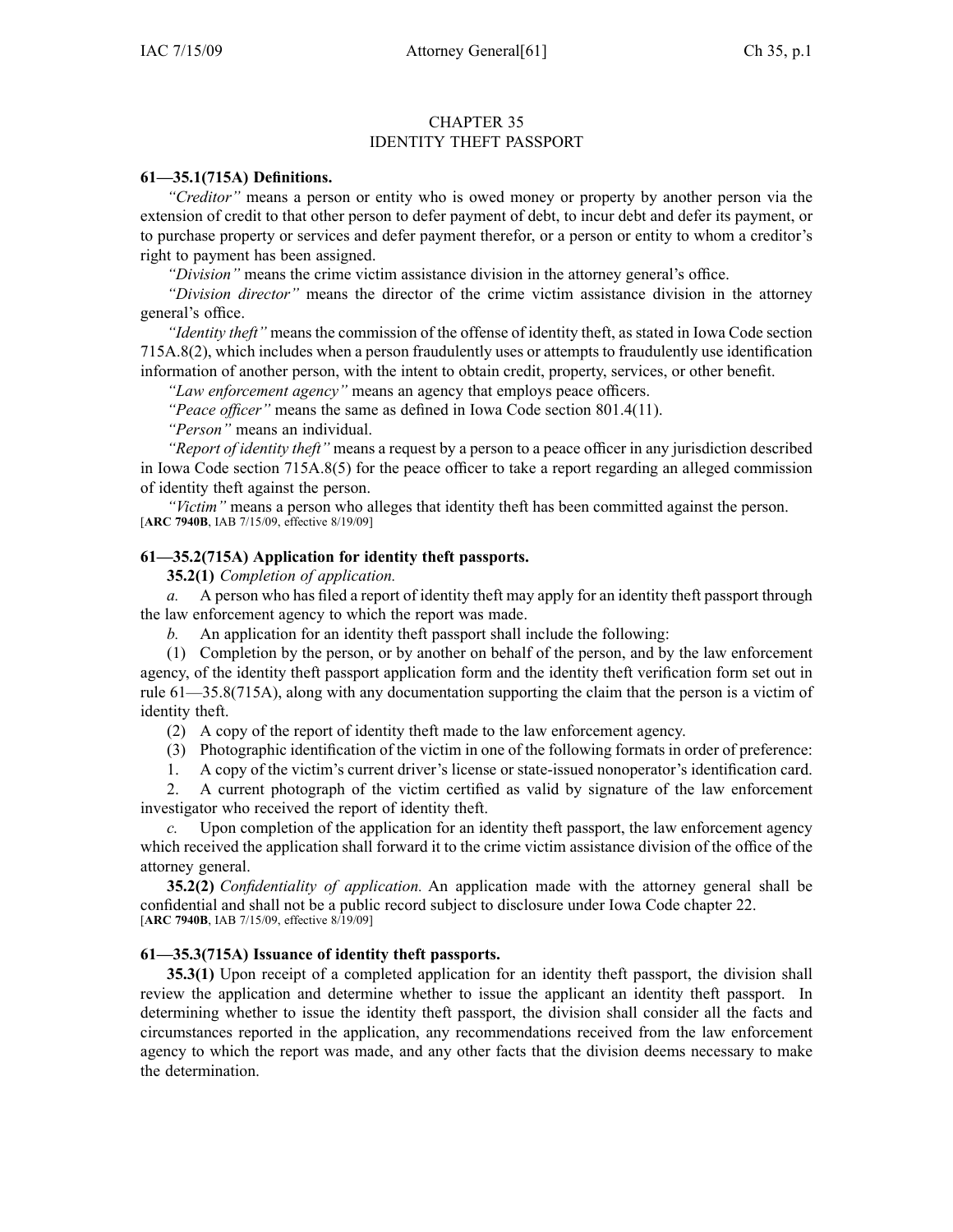**35.3(2)** An identity theft passpor<sup>t</sup> shall be in the form of <sup>a</sup> card or certificate as determined by the attorney general.

[**ARC 7940B**, IAB 7/15/09, effective 8/19/09]

**61—35.4(715A) Usage of identity theft passports.** An identity theft victim may presen<sup>t</sup> the passpor<sup>t</sup>  $t^{\alpha}$ 

**35.4(1)** A law enforcement agency to help prevent the victim's arrest or detention for any offense committed by someone other than the victim who is using the victim's identity, and

**35.4(2)** A creditor of the victim to aid in the creditor's investigation and establishment of whether fraudulent charges were made against accounts in the victim's name or whether accounts were opened using the victim's identity.

[**ARC 7940B**, IAB 7/15/09, effective 8/19/09]

**61—35.5(715A) Acceptance of identity theft passports.** A law enforcement agency or creditor may accep<sup>t</sup> an identity theft passpor<sup>t</sup> from the victim and may consider the surrounding circumstances and available information regarding the offense of identity theft pertaining to the victim. [**ARC 7940B**, IAB 7/15/09, effective 8/19/09]

**61—35.6(715A) Expiration of identity theft passports.** An identity theft passpor<sup>t</sup> issued by the office of the attorney general shall be valid for <sup>a</sup> period of five years from the date of issuance or renewal. The victim to whom an expired identity theft passpor<sup>t</sup> was issued may reapply to the office of the attorney general for renewal of the identity theft passpor<sup>t</sup> within 30 days after its expiration. The office of the attorney general may renew the identity theft passpor<sup>t</sup> in the same manner that initial passports are issued, as outlined in rule 61—35.3(715A).

[**ARC 7940B**, IAB 7/15/09, effective 8/19/09]

#### **61—35.7(715A) Revocation of identity theft passports.**

**35.7(1)** If the division determines that an identity theft passpor<sup>t</sup> which has been issued should not have been issued, the division shall notify the person to whom the identity theft passpor<sup>t</sup> was issued of the intended revocation of the identity theft passpor<sup>t</sup> and the reasons for the intended revocation.

**35.7(2)** The person who has received <sup>a</sup> notice of intended revocation of an identity theft passpor<sup>t</sup> may reques<sup>t</sup> reconsideration of the intended revocation. The reques<sup>t</sup> and all information in suppor<sup>t</sup> of <sup>a</sup> reconsideration of the intended revocation shall be submitted to the division director within 30 calendar days of the mailing date on the notice of intended revocation.

**35.7(3)** The division director will issue <sup>a</sup> decision regarding the reconsideration of the intended revocation of the identity theft passpor<sup>t</sup> within 30 days of receipt of the reques<sup>t</sup> for reconsideration whenever possible. The decision of the division director regarding the revocation of the identity theft passpor<sup>t</sup> constitutes final agency action.

**35.7(4)** If, after notice, the division determines that the identity theft passport is revoked, the division shall notify the person of the revocation in <sup>a</sup> mailing to the person's last-known residential address.

**35.7(5)** A person shall not use <sup>a</sup> revoked identity theft passpor<sup>t</sup> for any purpose.

[**ARC 7940B**, IAB 7/15/09, effective 8/19/09]

#### **61—35.8(715A) Identity theft passport application and verification forms.**

**35.8(1)** *Identity theft victim application and affidavit.* The following form may be used to apply for an identity theft passport.

# **Iowa Attorney General's Office Identity Theft Victim Application and Affidavit**

**Iowa Code section 715A.9A(2):** A victim who has filed <sup>a</sup> repor<sup>t</sup> of identity theft with <sup>a</sup> law enforcement agency may apply for an identity theft passpor<sup>t</sup> through the law enforcement agency. The law enforcement agency shall send <sup>a</sup> copy of the police repor<sup>t</sup> and the application to the attorney general, who shall process the application and supporting repor<sup>t</sup> and may issue the victim an identity theft passpor<sup>t</sup> in the form of <sup>a</sup> card or certificate.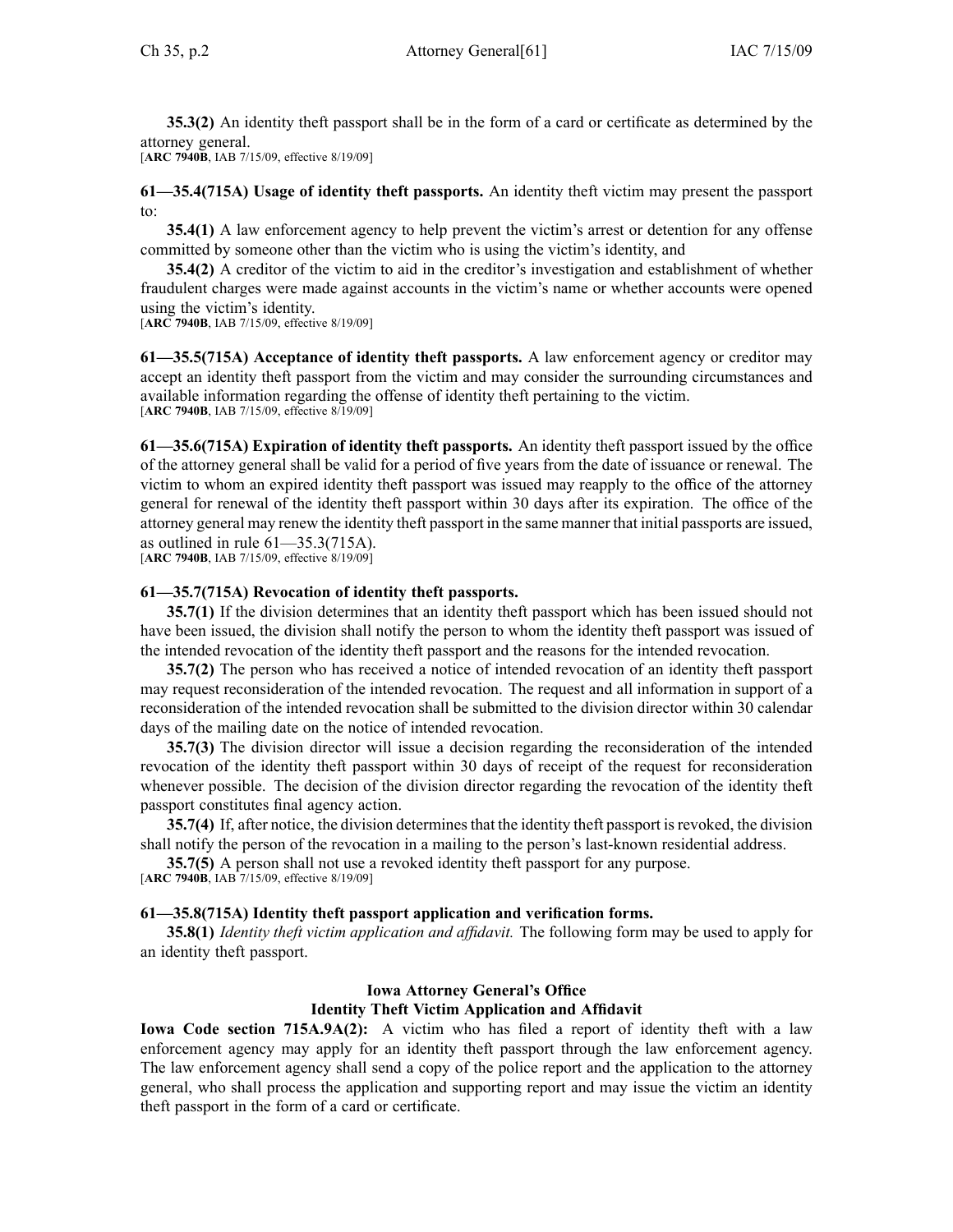| <b>Section I: Victim Information</b>                                      |                                            |  |  |
|---------------------------------------------------------------------------|--------------------------------------------|--|--|
|                                                                           |                                            |  |  |
|                                                                           |                                            |  |  |
|                                                                           |                                            |  |  |
|                                                                           |                                            |  |  |
|                                                                           |                                            |  |  |
|                                                                           |                                            |  |  |
|                                                                           |                                            |  |  |
|                                                                           |                                            |  |  |
|                                                                           |                                            |  |  |
| <b>Section II: Crime Information</b>                                      |                                            |  |  |
|                                                                           | a. Date(s) of identity the ft:             |  |  |
|                                                                           | $b.$ Item(s) stolen: $\frac{1}{100}$       |  |  |
|                                                                           | c. Location of crime: d. Date(s) reported: |  |  |
|                                                                           |                                            |  |  |
|                                                                           | f. Name of suspect, if known:              |  |  |
|                                                                           |                                            |  |  |
| h. Other information (use additional page(s) if necessary): $\frac{1}{2}$ |                                            |  |  |
|                                                                           |                                            |  |  |

# **Section III: Other Information to Be Supplied Before <sup>a</sup> Passport May Be Issued**

a. A copy of the victim's current driver's license or state-issued nonoperator's identification card; or, if neither is available,

b. A current photograph of the victim certified as valid by signature of the law enforcement investigator who received the repor<sup>t</sup> of identity theft.

By signing this affidavit, I attest that the information provided above is true and accurate. I acknowledge that I did file an accurate and true law enforcement repor<sup>t</sup> of this incident(s).

Signature Date Date of the Date of the Date of the Date of the Date of the Date of the Date of the Date of the

**35.8(2)** *Identity theft law enforcement repor<sup>t</sup> verification.* The following form must be completed by the investigating officer and submitted in conjunction with the identity theft application and affidavit.

# **Iowa Attorney General's Office Identity Theft Law Enforcement Report Verification**

**Iowa Code section 715A.9A(5):** An application made with the attorney general under subsection 2, including any supporting documentation, shall be confidential and shall not be <sup>a</sup> public record subject to disclosure under chapter 22.

| Section I: Law Enforcement Agency                        |  |
|----------------------------------------------------------|--|
|                                                          |  |
|                                                          |  |
| c. Name of Investigating Officer completing this report: |  |